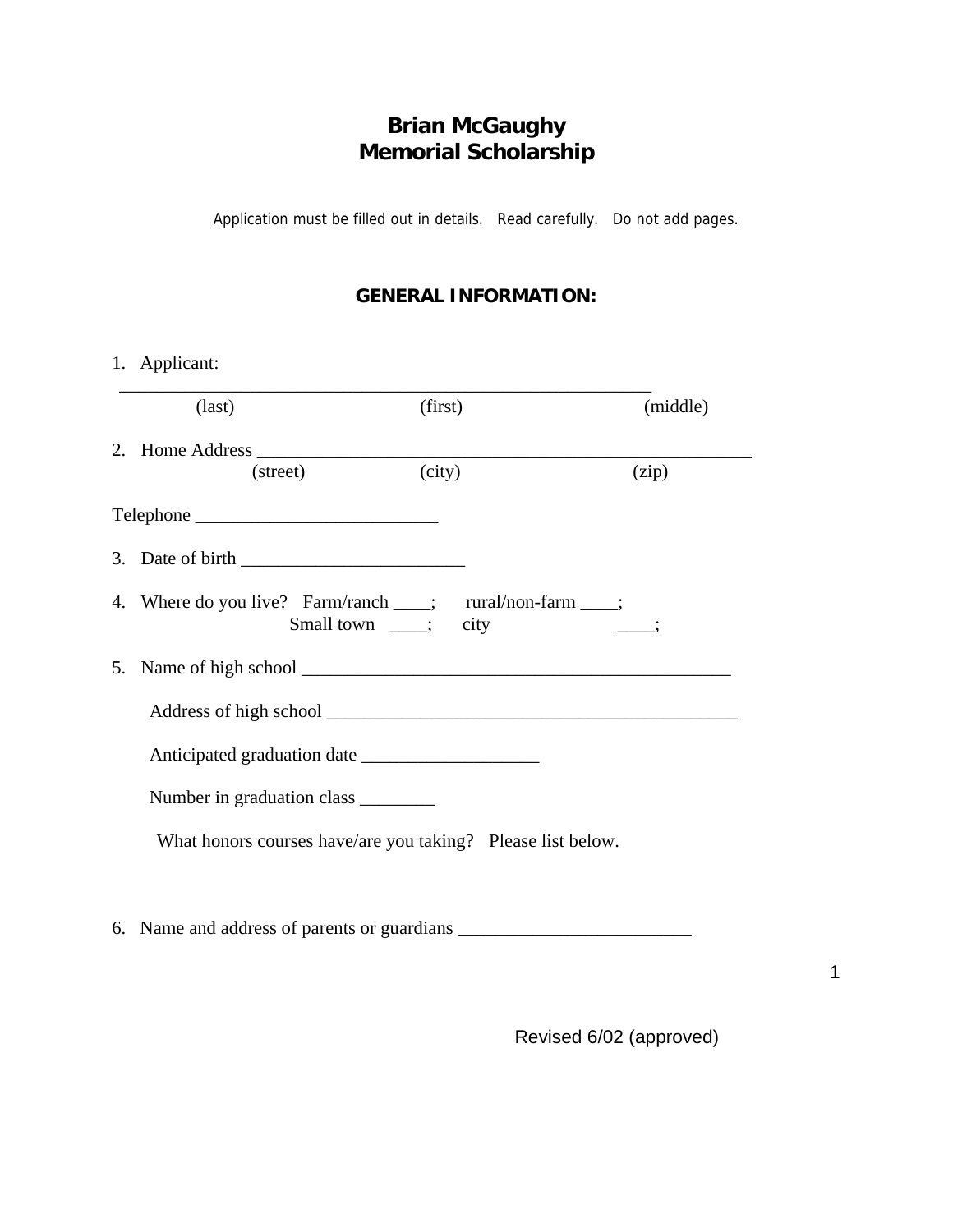| (address)                                          | (city)                                                 | (zip) | (phone) |  |  |
|----------------------------------------------------|--------------------------------------------------------|-------|---------|--|--|
| <b>COLLEGE PLANS:</b>                              |                                                        |       |         |  |  |
| 1. University or college you plan to attend _____  |                                                        |       |         |  |  |
| Will you need to find a job to help with expenses? |                                                        |       |         |  |  |
| 2.                                                 | Degree course in which you plan to major (be specific) |       |         |  |  |

3. State specific reasons why you plan to study in this field.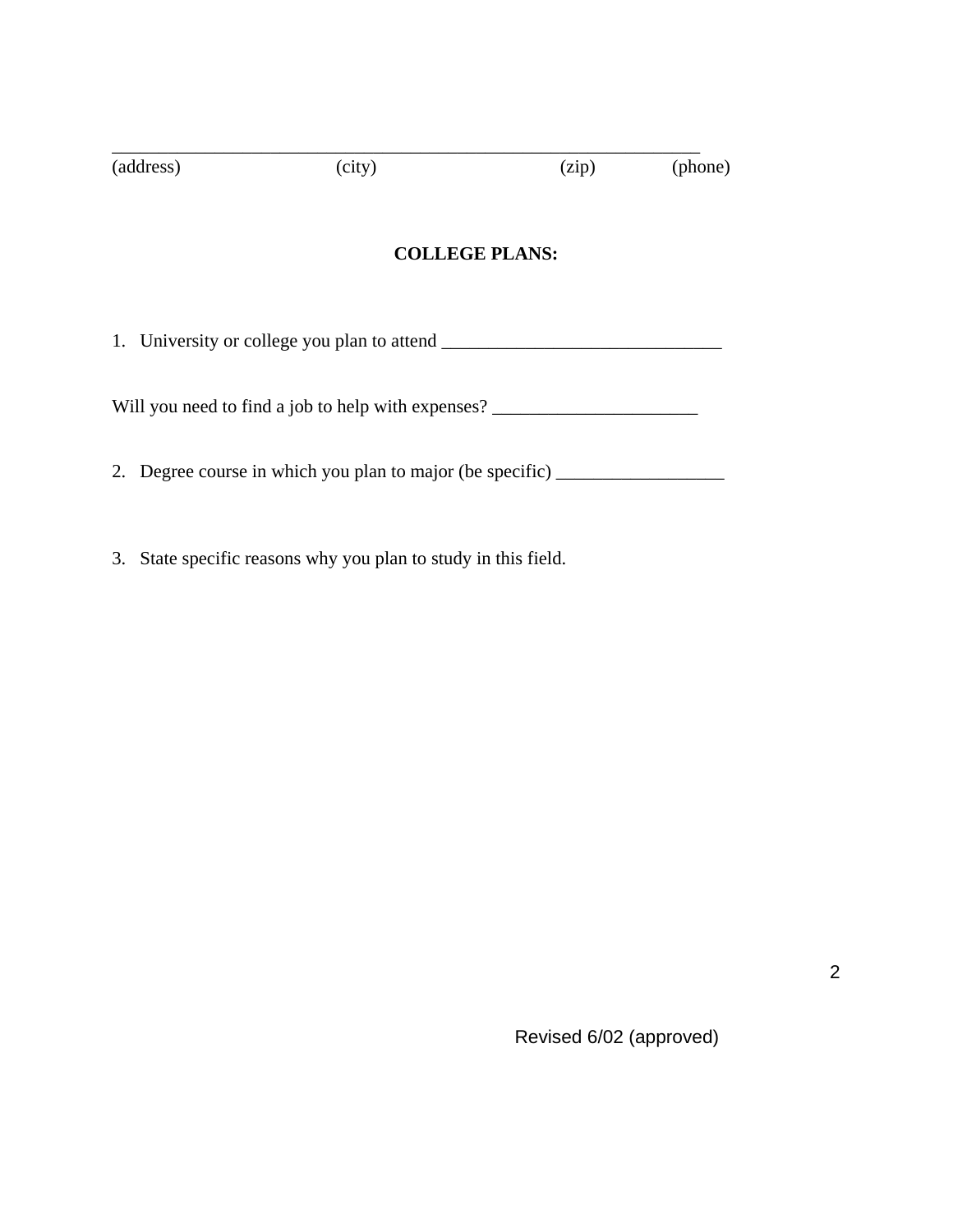4. What is your current preferred career choice? \_\_\_\_\_\_\_\_\_\_\_\_\_\_\_\_\_\_\_\_\_\_\_\_\_\_\_\_\_\_\_

5. Are you, or will you be, a candidate for any other scholarships such as scholastic, athletic, work, etc.? Explain below.

6. List specific reasons why you want this scholarship.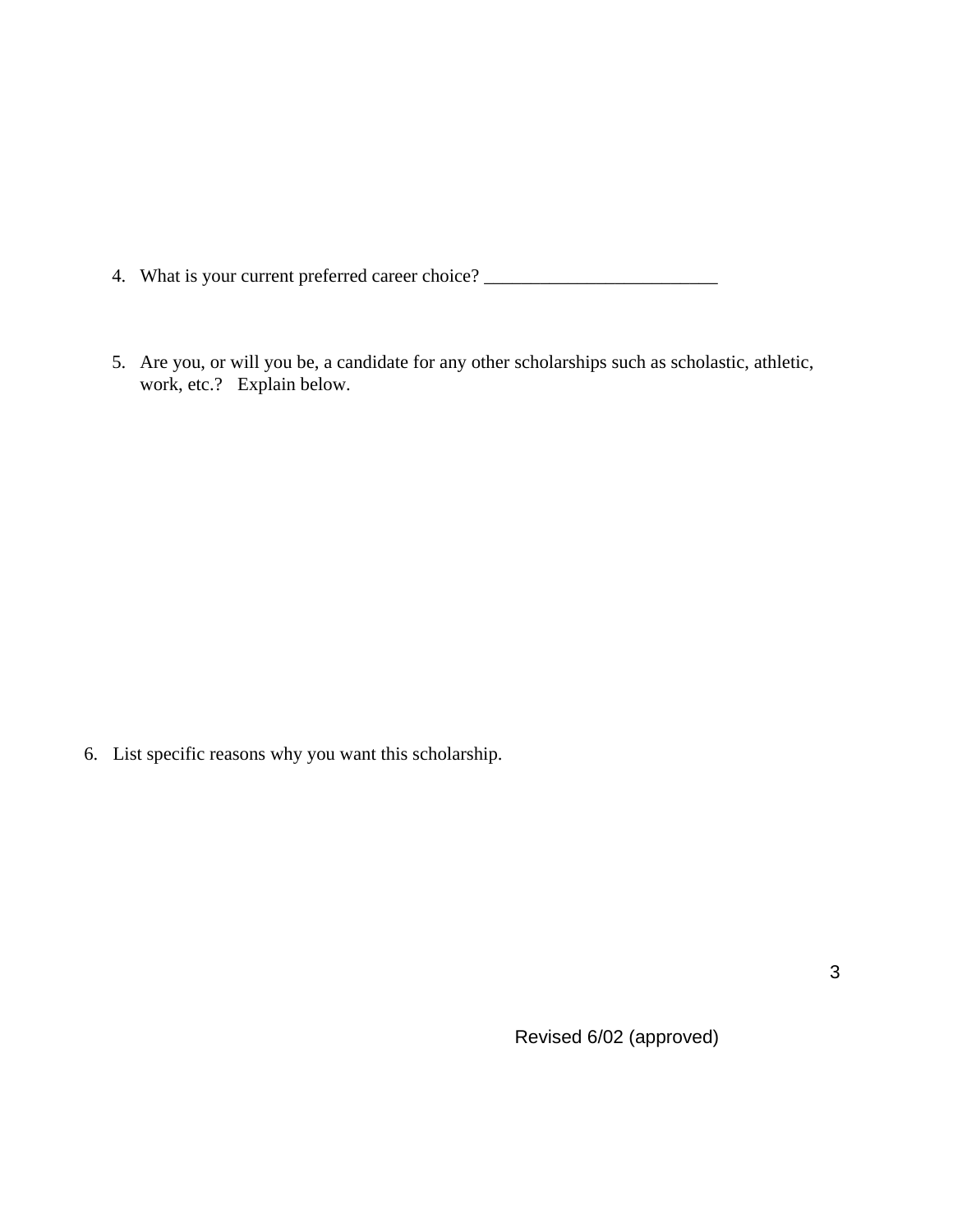6. Will you go to college if you do not receive a scholarship? Give reasons.

#### **RECORD OF 4-H WORK:**

 $\mathcal{L}_\text{max} = \mathcal{L}_\text{max} = \frac{1}{2} \sum_{i=1}^n \frac{1}{2} \sum_{i=1}^n \frac{1}{2} \sum_{i=1}^n \frac{1}{2} \sum_{i=1}^n \frac{1}{2} \sum_{i=1}^n \frac{1}{2} \sum_{i=1}^n \frac{1}{2} \sum_{i=1}^n \frac{1}{2} \sum_{i=1}^n \frac{1}{2} \sum_{i=1}^n \frac{1}{2} \sum_{i=1}^n \frac{1}{2} \sum_{i=1}^n \frac{1}{2} \sum_{i=1}^n \frac{1$ 

1. Number of years enrolled \_\_\_\_\_\_\_. Name of 4-H Club(s) \_\_\_\_\_\_\_\_\_\_\_\_\_\_\_\_

2. List 4-H projects completed and related activities (list by year).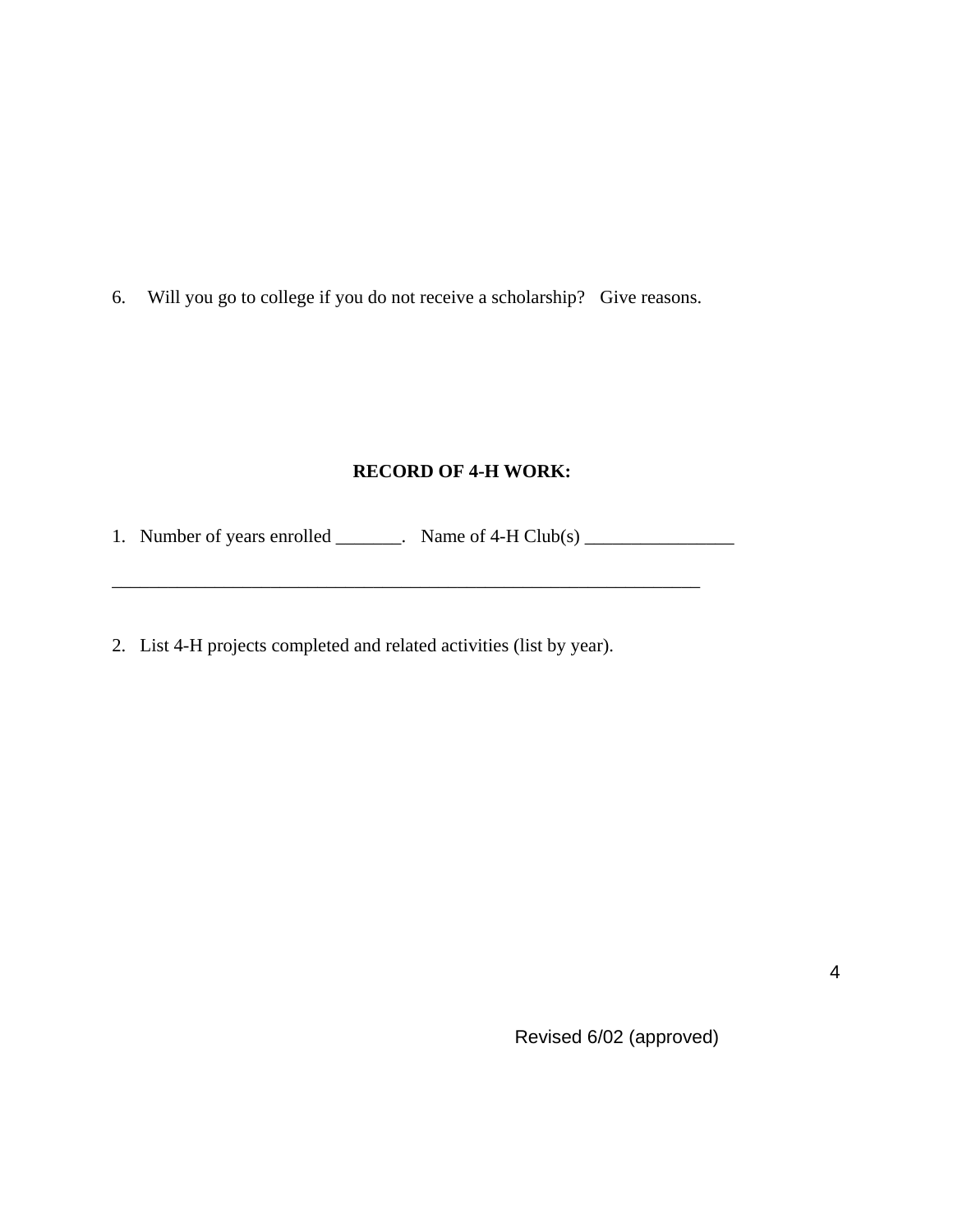3. List current 4-H projects and related activities.

4. Explain your major 4-H leadership activities. (promotion, elected, appointed, volunteer)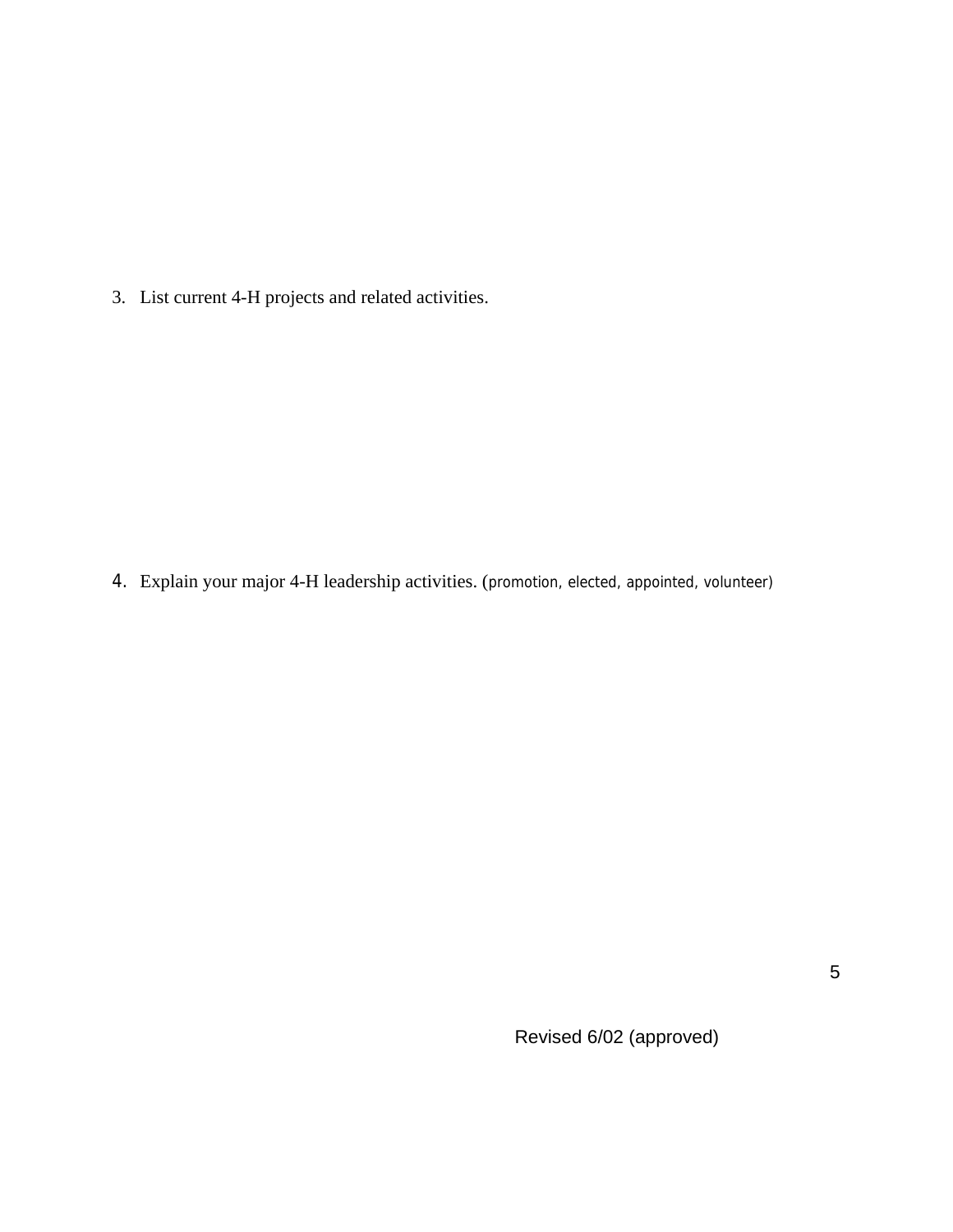5. List other 4-H activities, demonstrations and team participation.

6. Explain your 4-H citizenship activities. (individual & club)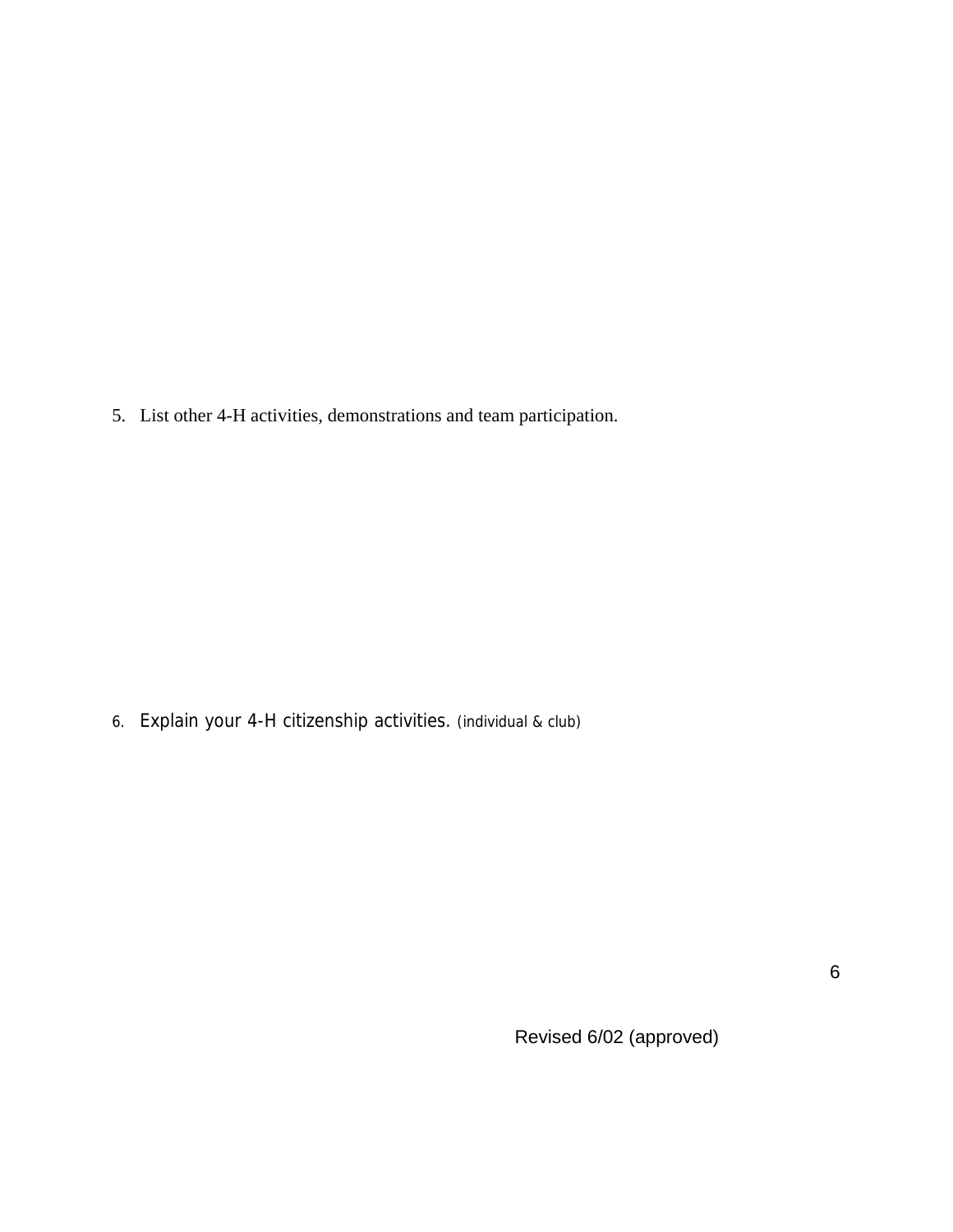7. List your most important recognitions and honors received in 4-H and tell why you consider these to be important.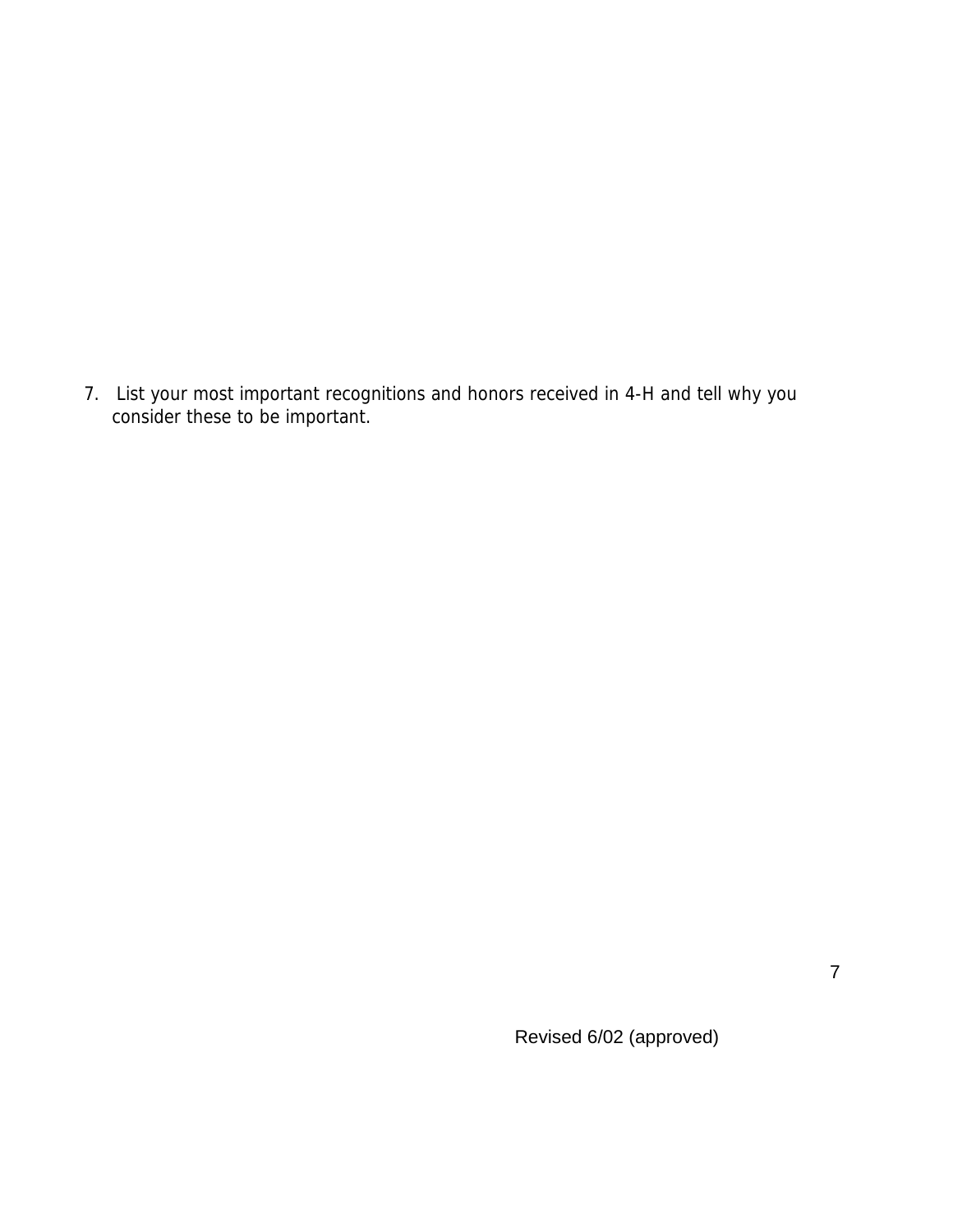## **ESSAY**

Write or type an essay telling "How has your 4-H experience prepared you for your upcoming college career?" Use only the space provided on the remainder of this page - do not add pages or use the reverse of this page. (font size to be no smaller than 10)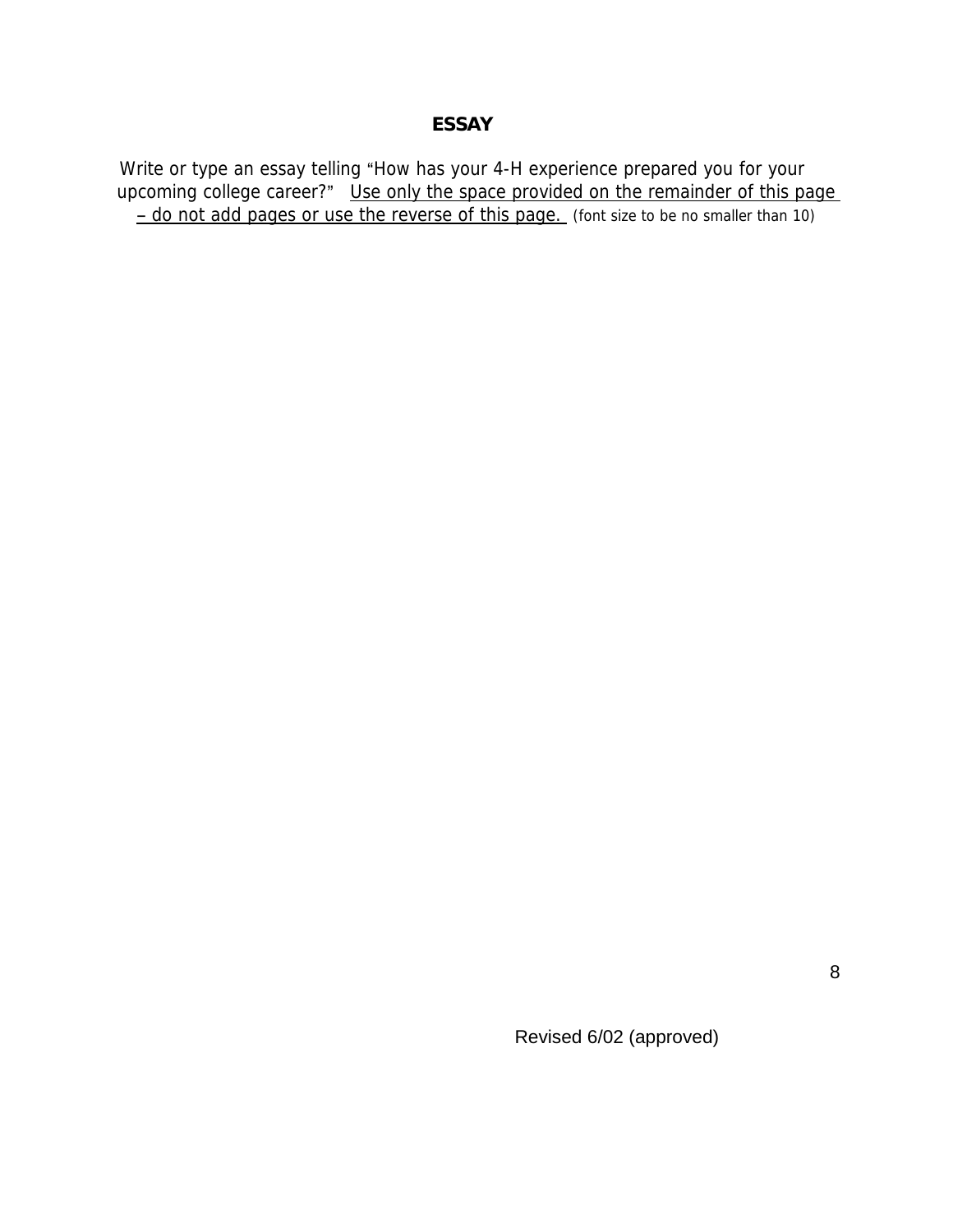#### **SCHOOL, CHURCH AND COMMUNITY:**

1. Offices held outside of 4-H (include school, church, other youth groups, etc.) List by year, organization/office, and level of participation (local, district, state, national).

2. Summarize your major high school activities and honors.

3. Describe the contributions you have made in your community.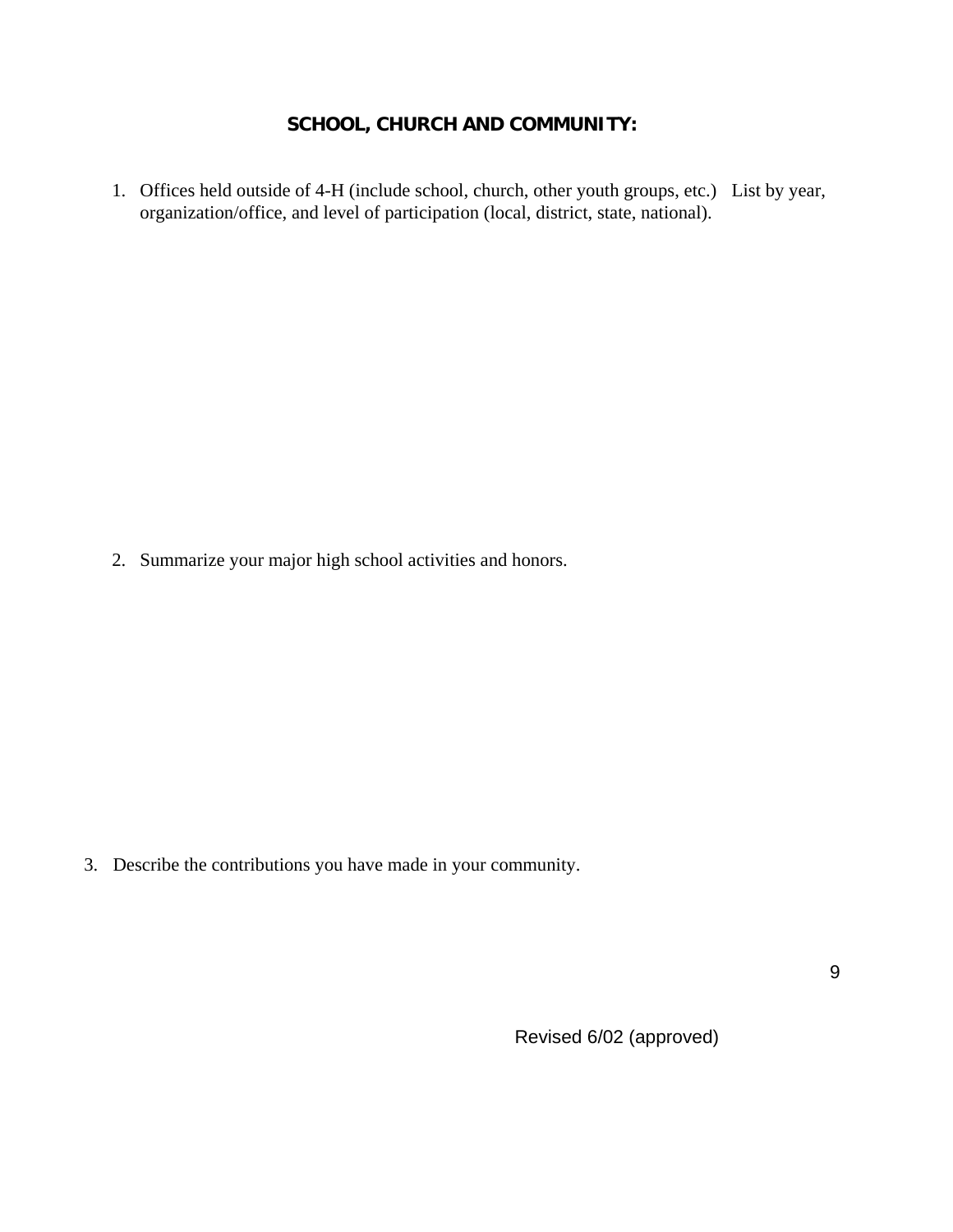## **CERTIFICATION**

I hereby certify that the information I submitted herein is correct.

Signed:\_\_\_\_\_\_\_\_\_\_\_\_\_\_\_\_\_\_\_\_\_\_\_\_\_\_\_\_\_\_\_\_\_\_\_\_\_\_\_\_\_\_\_Date: \_\_\_\_\_\_\_\_

(Applicant)

I hereby certify the information presented by the applicant to be true, to the best of my knowledge, and that the applicant is currently enrolled in 4-H. I recommend the applicant.

Signed:\_\_\_\_\_\_\_\_\_\_\_\_\_\_\_\_\_\_\_\_\_\_\_\_\_\_\_\_\_\_\_\_\_\_\_\_\_\_\_\_\_\_\_Date: \_\_\_\_\_\_\_\_\_

(County Extension Agent)

Signed:\_\_\_\_\_\_\_\_\_\_\_\_\_\_\_\_\_\_\_\_\_\_\_\_\_\_\_\_\_\_\_\_\_\_\_\_\_\_\_\_\_\_\_Date: \_\_\_\_\_\_\_\_\_\_

(4-H Club Leader)

10